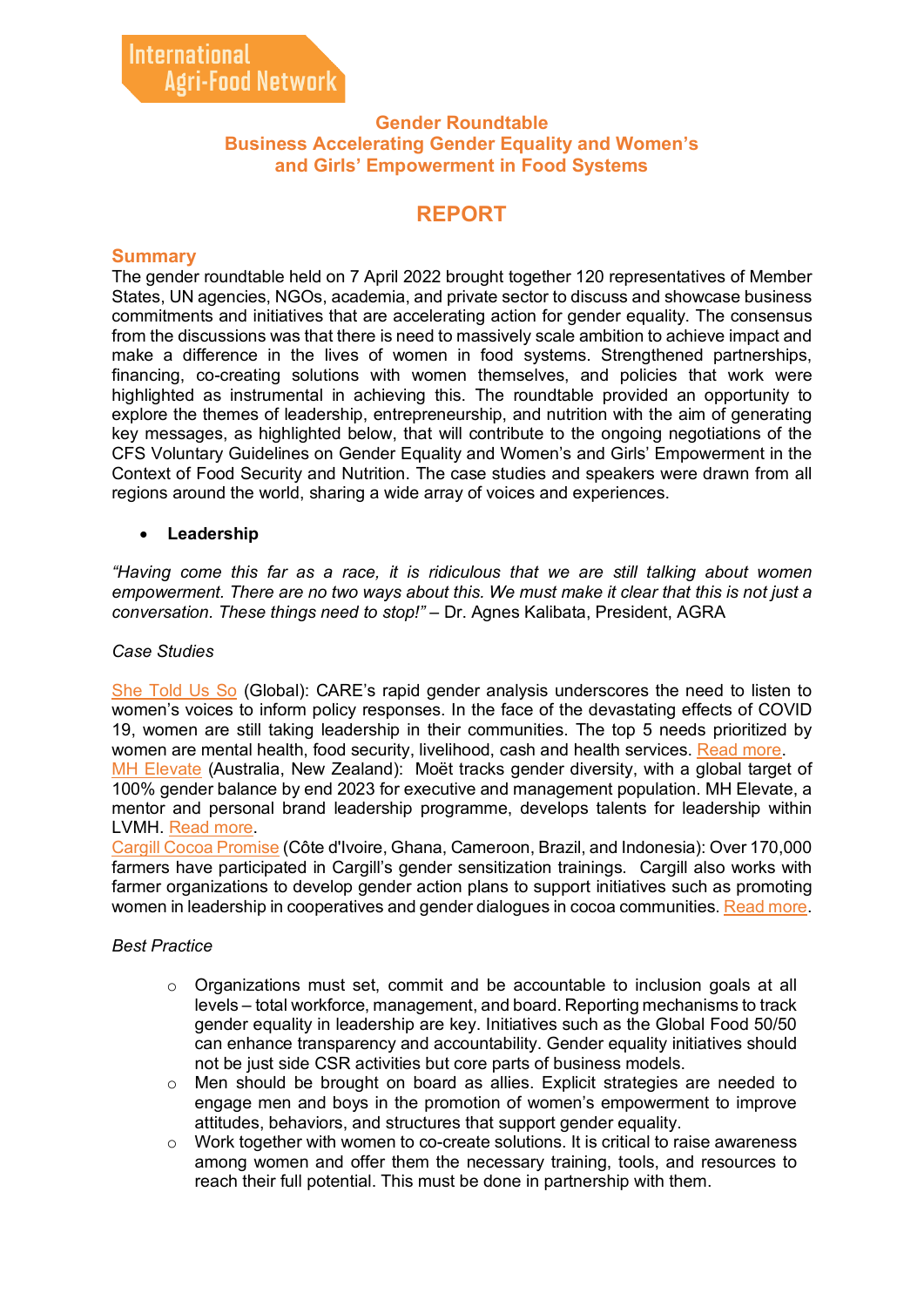# • **Entrepreneurship**

#### *Case Studies*

[KEMDAP](https://youtu.be/JIeLVTPYpqU) (Kenya): Tetra Laval's Kenya Market-Led Dairy Value Chain Supply project (KEMDAP) has increased dairy productivity and income whilst simultaneously getting more women involved in the dairy value chain. Using a Dairy Hub model, KEMDAP links 30,000 farmers to a dedicated milk processor thus enabling stable access to market. [Read more.](https://www.tetrapak.com/insights/cases-articles/improving-livelihoods-in-Kenya)

[Women in Agribooster](https://youtu.be/NLwtP2mhw7g) (Ghana): OCP has linked 5000 women farmers in Ghana with access to inputs, training on good agricultural practices through an e-Extension platform, market access, and provided technical support to increase food productivity using mechanization and intelligent techniques. [Read more.](https://agrifood.net/documents/women-s-empowerment/460-ocp-case-study-impactful-women-empowerment-programs/file)

[Women Economic Empowerment in Agricultural Trade and Commerce](https://youtu.be/_HF-gSMZ1Ag) (Philippines): Morination is working towards market stabilization of the agroforestry and food security sectors by applying the agriculture to buyers model (A to B model), the hybrid of the B2B. Women are partners in leadership, finance, training, trade, logistics, field operations, audit, and quality control within the ecosystem. [Read more.](https://agrifood.net/documents/women-s-empowerment/459-morination-case-study-women-economic-empowerment-in-agricultural-trade-and-commerce/file)

#### *Best Practice*

- $\circ$  Public Private Partnerships (PPPs) are key in achieving gender equality through programs that have a gender lens and working with small businesses (SMEs).
- $\circ$  Government should do more business with women and gender sensitive enterprises, including through gender-responsive procurement.
- $\circ$  Gender empowerment should start at the household level. Male members of households can play a big role in breaking cultural norms and barriers.
- $\circ$  Identify and flag unexplored opportunities within value chains and plug women in those areas that are not male dominated but still generate benefits for women.
- $\circ$  Invest in entrepreneurship training and market access as well as wage-based employment. SMEs and farmers play a vital role and are by far the biggest part of the food system. Many more of those businesses are women-led than large scale ones.

#### • **Nutrition**

*"Gender equality is a prerequisite and driver for sustainable development and the future viability of society, especially in the fields of nutrition, agriculture and rural areas." –* Silke Stallkamp, Germany Permanent Representation to the UN Rome-based Agencies

#### *Case Studies*

[Fresh Greens](https://youtu.be/KntqDoej0Ps) (India): SEWA connects vegetable growers directly to rural and urban consumers to meet the growing demand for indigenous fresh vegetables and fruits during and after the COVID 19 pandemic. [Read more.](https://agrifood.net/documents/women-s-empowerment/465-sewa-case-study-transforming-smallholder-farmers-and-landless-laborers/file)

[Nutrition in Cities Ecosystems \(NICE\)](https://youtu.be/Zp38HAAA-FM) (Bangladesh, Kenya, Rwanda): The project works to improve nutrition and health, and to reduce poverty by increasing the demand and supply of local, diverse, agroecologically produced foods in secondary cities. [Read more.](https://agrifood.net/documents/women-s-empowerment/464-nice-case-study-the-nice-project/file)

[Women-led Biofortified Food Businesses](https://youtu.be/_f7Nnwc66RQ) (Africa, Asia): HarvestPlus works with enterprising women around the world who produce and sell nourishing biofortified products. Nutrition trainings increase awareness and 63% of the 143,000 farmers trained in 2019 were women. [Read more.](https://www.harvestplus.org/women-led-biofortified-food-businesses-advancing-nutrition-and-health/)

#### *Best Practice*

 $\circ$  It is crucial to involve all care givers, men and women, to change gender norms and